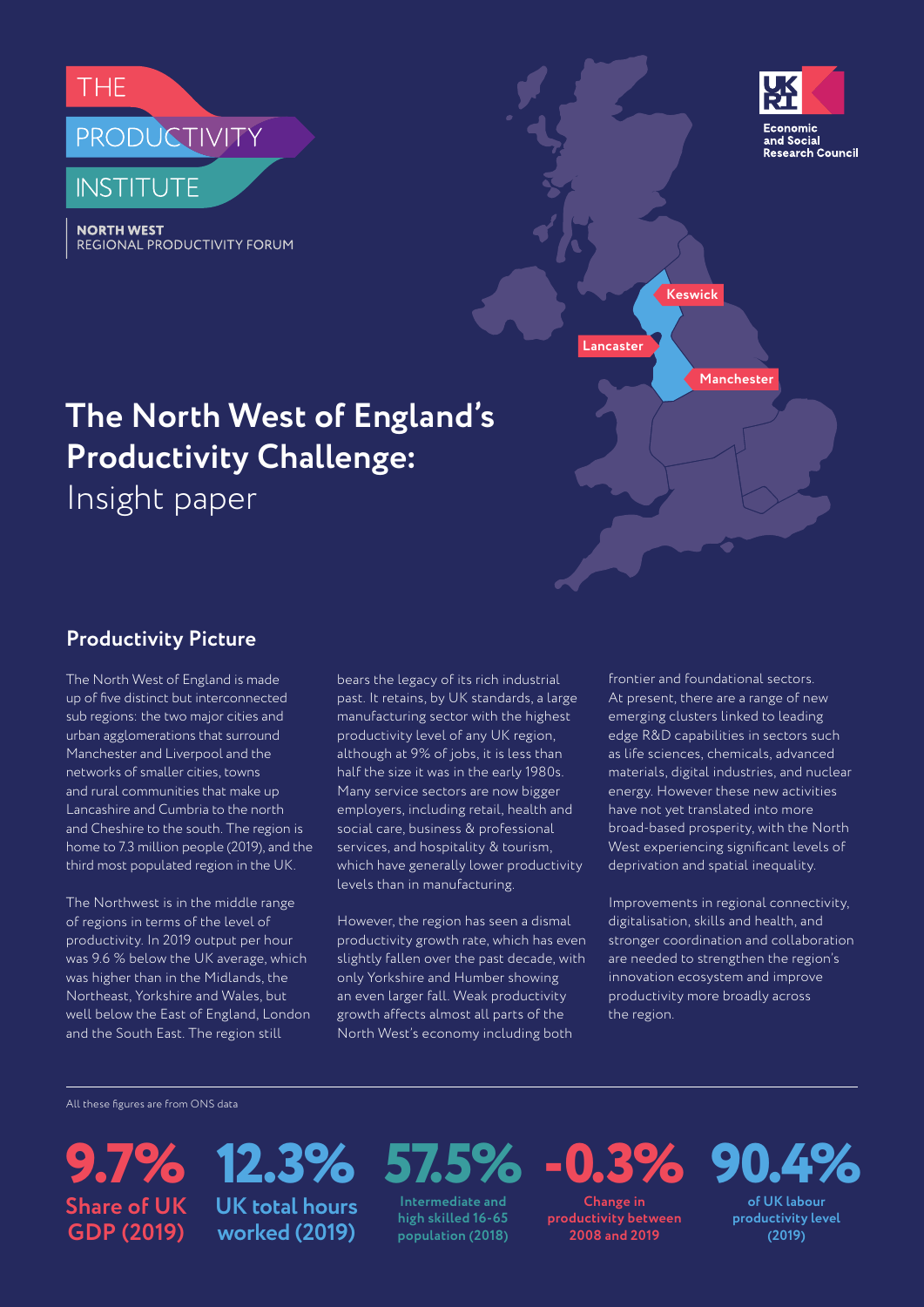## **Majority of North West subregions have been losing ground relative to UK average productivity**

The average level of productivity in the North West lags the national average, and the gap has been widening over the past decade. In 2019, each hour of work in the North West produced on average £31.78 of output, which is 9.6% below the national average. Compared to 2008, productivity in the North West fell by 0.4%, whereas the national average was increased by more than 4%.

While there is wide variation, 14 of the 20 subregions underperformed the UK on both the level of productivity and the productivity growth rate. Three

other regions (Blackpool, Blackburn with Darnwen and Lancaster and Wyre) produce an amount of output per hour far below the national and regional average but have been catching up with the other regions (especially in Lancaster and Wyre where productivity grew 10% between 2008 and 2019). Greater Manchester Southwest and Cheshire West & Chester showed productivity levels above the national average, but they have been losing ground as productivity growth dropped off. Only Cheshire East, with its high value cluster of life sciences and chemicals,

performed better than the UK as whole in terms of level and growth of productivity, but even there the productivity advantage seems primarily driven by some very large, high value companies, masking underperformance in other sectors and SMEs in particular.

> **KEY** Greater Manchester Lancashire Cumbria **Cheshire** Merseyside



**Labour Productivity Levels (2019 in £) and Change (2008-2019, in %) for the North West**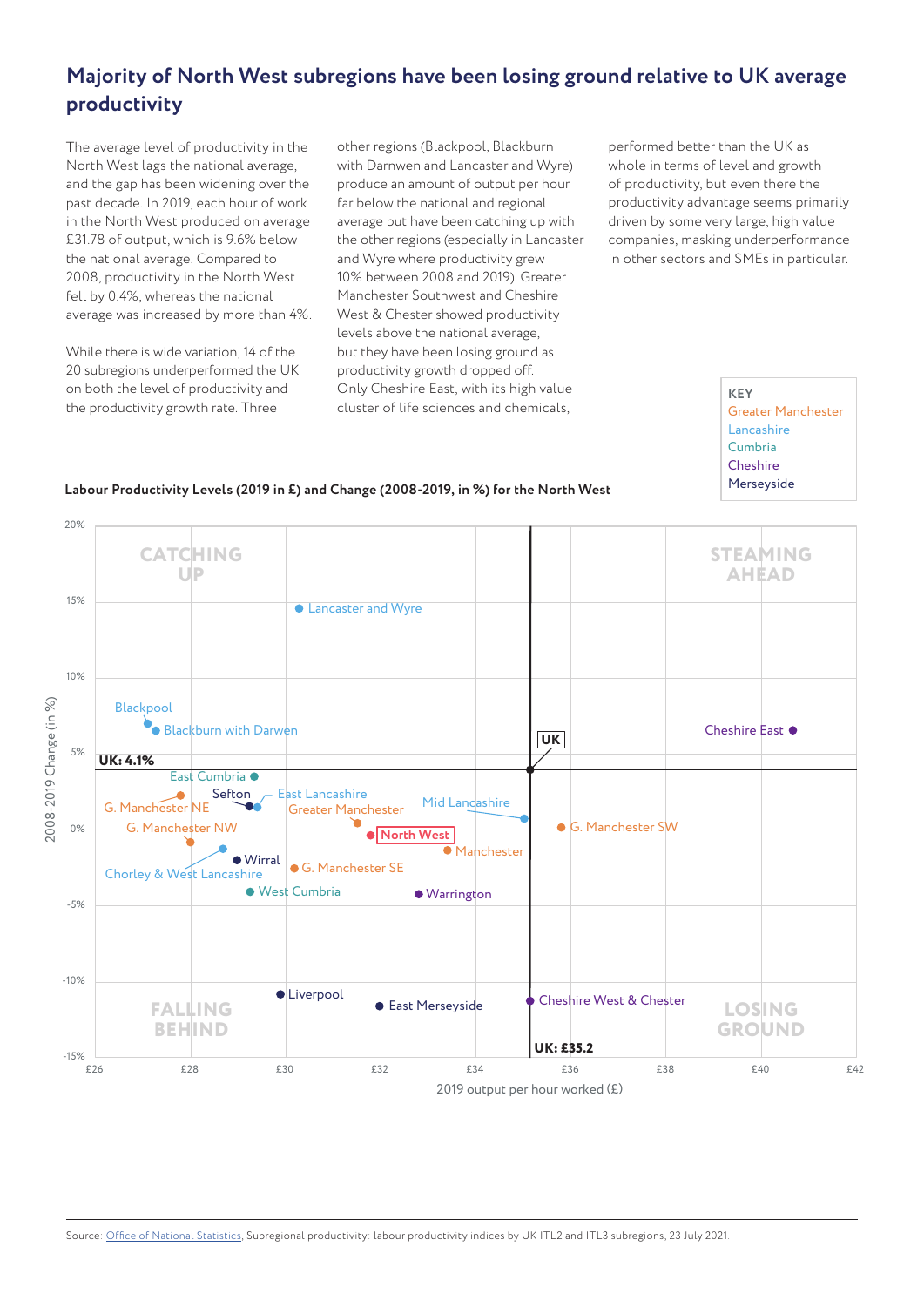## **Primary Drivers and Bottlenecks**

The primary reasons for low productivity in the North West mirror those for the UK as a whole but appears to be impacting the region more severely –under investment by the public and private sectors in key growth drivers such as hard and soft infrastructure, R&D activity, and human capital.

Long-term scarring from the North West's industrial decline is undoubtedly a key factor for why the region is more affected by these national challenges than other parts of the UK. Deindustrialisation led to an exodus of skilled people (particularly young people) and financial and commercial institutions, stripping out critical parts of the region's economic base, as

well as leaving a legacy of long-term worklessness, ill-health and deprivation.

When the region's economic revival began in the 1990s it was built on weak fundamentals. This has been further compounded by the UK's centralised and functionally fragmented decisionmaking structures that stifle regional and local initiative and pay too little attention to local circumstances. Local institutions (including local enterprise partnerships, local authorities, and combined authorities) do not have the revenue or capital budgets comparable to the scale of economic challenges faced. There continue to be gaps in private sector institutions in the region too – particularly the relative lack of

decision making functions of large firms and financial institutions.

The region's fragmented economic geography and lack of critical mass is also a factor. Liverpool and Manchester, despite having concentrations of highly productive activity and knowledge assets, lack the scale and transport links to drive productivity across the region in the way that London does for the South East and the rest of the nation. Outside the major cities, the population in the Northwest is spread out across a number of poorly connected smaller cities, towns and settlements that limits the potential to generate positive spill-over effects.

#### **Strengths**

- Leading R&D assets, alongside complementary industrial strengths, in future orientated sectors, including advanced manufacturing and materials, life sciences, energy, and digital industries.
- Large and very productive manufacturing sector compared to other UK regions.
- Strong international linkages, including the UK's largest international airport outside the South East at Manchester and the deep sea port at Liverpool.

#### **Weaknesses**

- Fragmented and unreliable transport system.
- Gaps in human capital including relatively low skill levels and high levels of ill health.
- Low levels of engagement in international trade by the region's businesses.
- Fragmented and poorly resourced local governance
- Major cities of Manchester and Liverpool 'punching below their weight'

#### **Opportunities**

- Developing new low carbon industrial clusters, including through the Net Zero North West programme.
- Major strategic investments, including in the Free AMRC North West in Lancashire.
- Major innovation district and science corridor investments planned across the region seeking to capitalise on existing R&D strengths.
- Industrial digitalisation and the Made Smarter pilot, and opportunities to drive the digitalisation of all

#### **Threats**

- Risks to some existing carbon intensive firms from costs of transitioning to net zero.
- Loss of access to key international markets and migrant labour following Brexit, as well as loss of access to European funding.
- Long term scarring effects of COVID-19, particularly on young people.